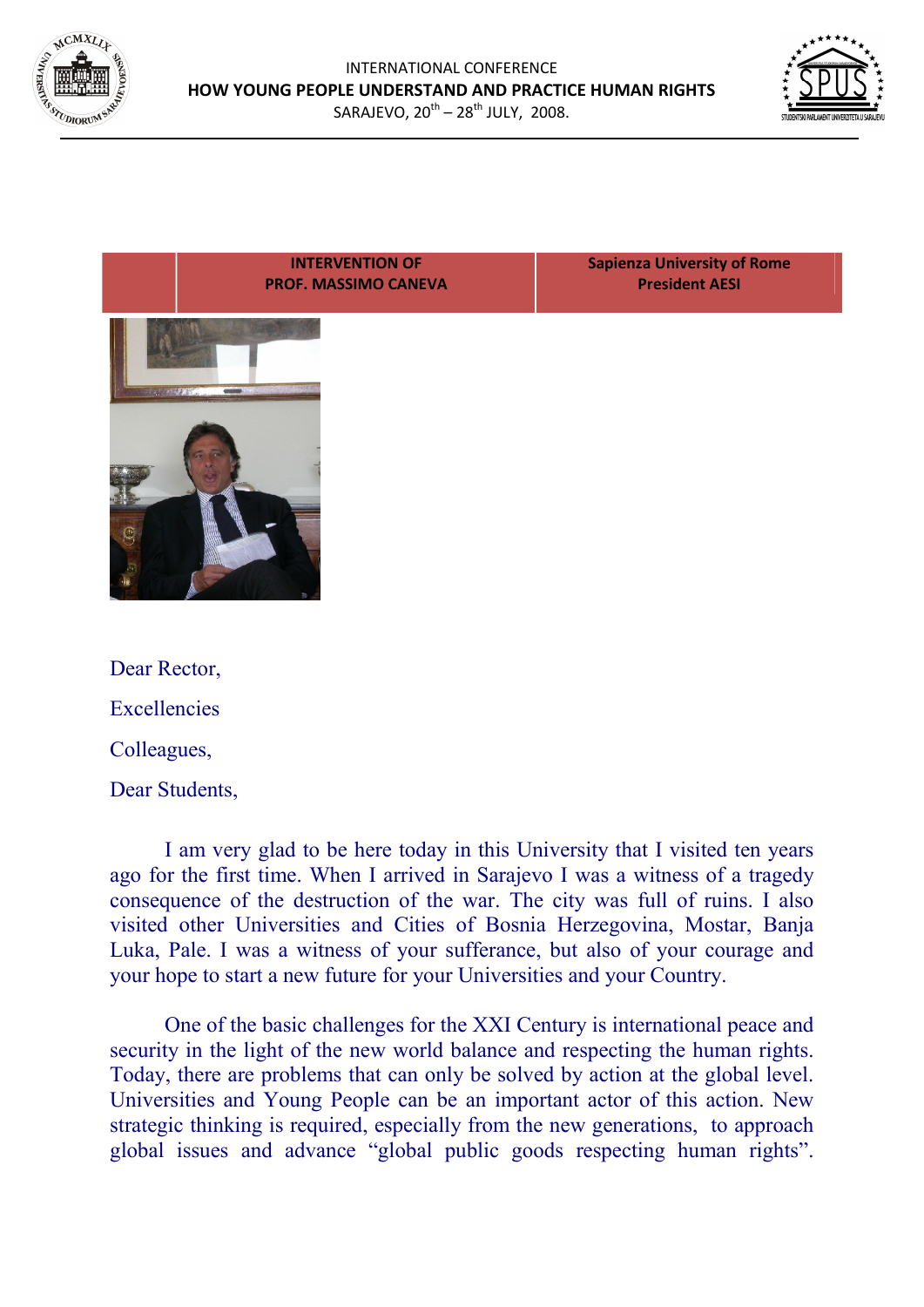



Consequently, international communities and Young People must become protagonists of a new strategy of globalisation of peace promoting human rights.

Such a strategy must include the collaborative efforts of all actors of peace : diplomats, International Organizations, Young People in the common goal of development of a strong humanitarian culture of solidarity capable of understanding local needs and providing quick and efficient support to the solutions that are at once professional and respectful of human dignity.

In this context, the university assumes a central position and particular importance. First of all, because the university must be the main place where to educate and to promote in the new generations the achievement of human rights which are the basic elements to spread in the society the development of a real culture of respect of human being and solidarity. And when University forgets this task, its mandate in the society is destroyed.

Moreover, the university has a role to give to their students the capability to understand the importance of dedicating their professional skills in promoting democracy, respected of human rights, peace to serve the society. The emergency situations are more and more involving us and let us understand what a mature and developed society is able to give in terms of human, scientific and organising mobilisation.

The central position of the university and how the Young People understanding and practice human rights doesn't mean a sort of elicit action even if it could seem like this. What we could like to point out is, on the contrary, that only the enlargement of human mind through the scientific research, enriched with the personal experience on promoting values and human dignity in the society, can foster a more careful analysis of the problems and broad-mined approach to the human being and his needs. This university methodology is useful instrument to stimulate the co operation between people and between individuals.

The traditional *"academic collaboration"* is distinct from the *"university cooperation for peace and development promoting human rights"* understood as a strategy of action aimed to build a more developed and peaceful society.

When we speak about *university cooperation of Young People* promoting understanding and practicing peace and human rights, especially in crisis situations, we don't refer only to the exchange of researchers and students which is usually the objective of traditional forms of academic collaboration -